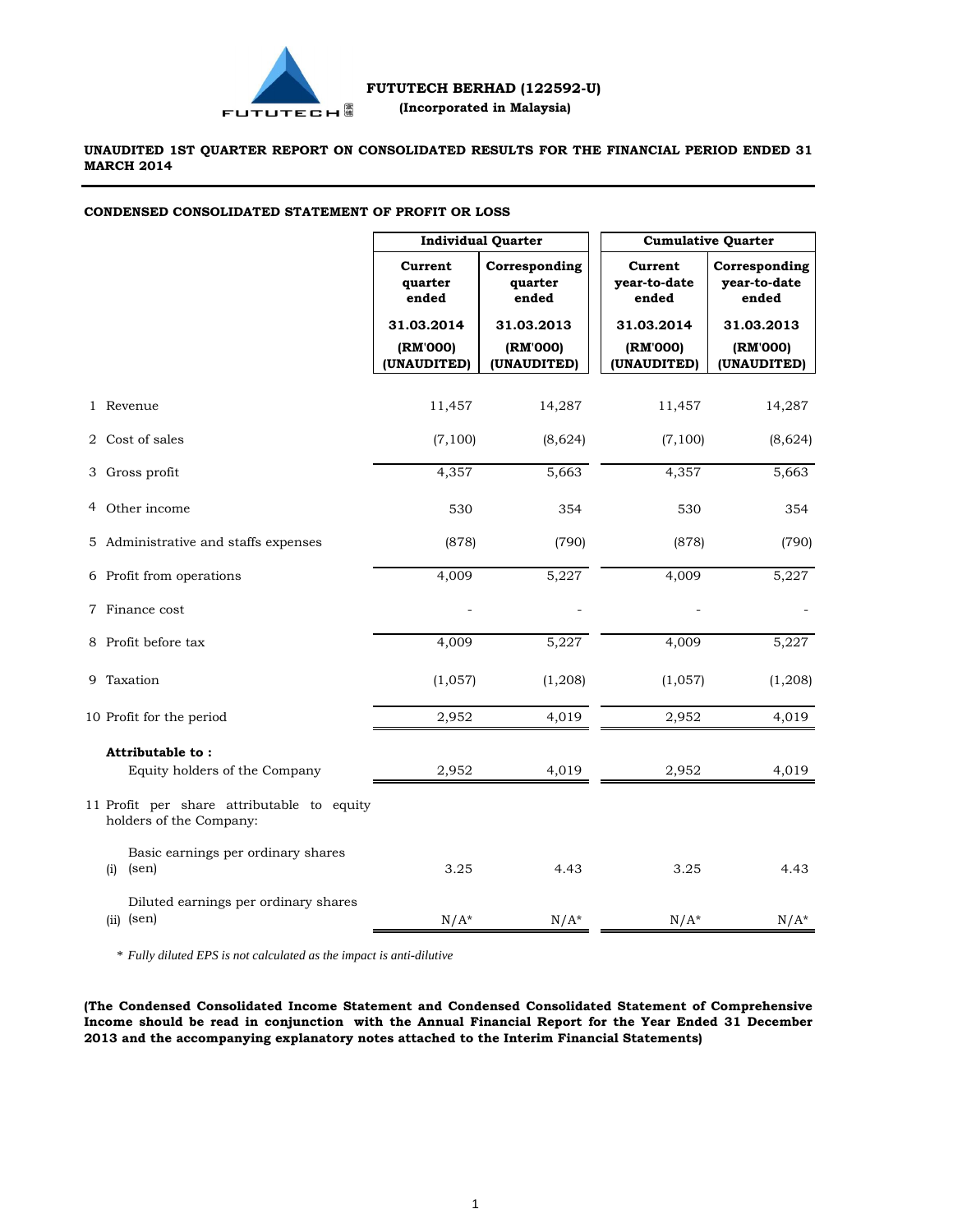

### **FUTUTECH BERHAD (122592-U) (Incorporated in Malaysia)**

**UNAUDITED 1ST QUARTER REPORT ON CONSOLIDATED RESULTS FOR THE FINANCIAL PERIOD ENDED 31 MARCH 2014**

**CONDENSED CONSOLIDATED STATEMENT OF PROFIT OR LOSS AND OTHER COMPREHENSIVE INCOME**

|                                                                                       | <b>Individual Quarter</b>   |                                   | <b>Cumulative Quarter</b>        |                                        |
|---------------------------------------------------------------------------------------|-----------------------------|-----------------------------------|----------------------------------|----------------------------------------|
|                                                                                       | Current<br>quarter<br>ended | Corresponding<br>quarter<br>ended | Current<br>year-to-date<br>ended | Corresponding<br>year-to-date<br>ended |
|                                                                                       | 31.03.2014                  | 31.03.2013                        | 31.03.2014                       | 31.03.2013                             |
|                                                                                       | (RM'000)                    | (RM'000)                          | (RM'000)                         | (RM'000)                               |
| 1 Profit for the period                                                               | 2,952                       | 4,019                             | 2,952                            | 4,019                                  |
| 2 Other Comprehensive Income/(Expense):<br>- Foreign currency translation differences | (10)                        | (17)                              | (10)                             | (17)                                   |
| 3 Total comprehensive income for the period                                           | 2,942                       | 4.002                             | 2,942                            | 4,002                                  |
| Attributable to:<br>Equity holders of the Company                                     | 2,942                       | 4,002                             | 2,942                            | 4,002                                  |

**(The Condensed Consolidated Income Statement and Condensed Consolidated Statement of Comprehensive** Income should be read in conjunction with the Annual Financial Report for the Year Ended 31 December 2013 **and the accompanying explanatory notes attached to the Interim Financial Statements)**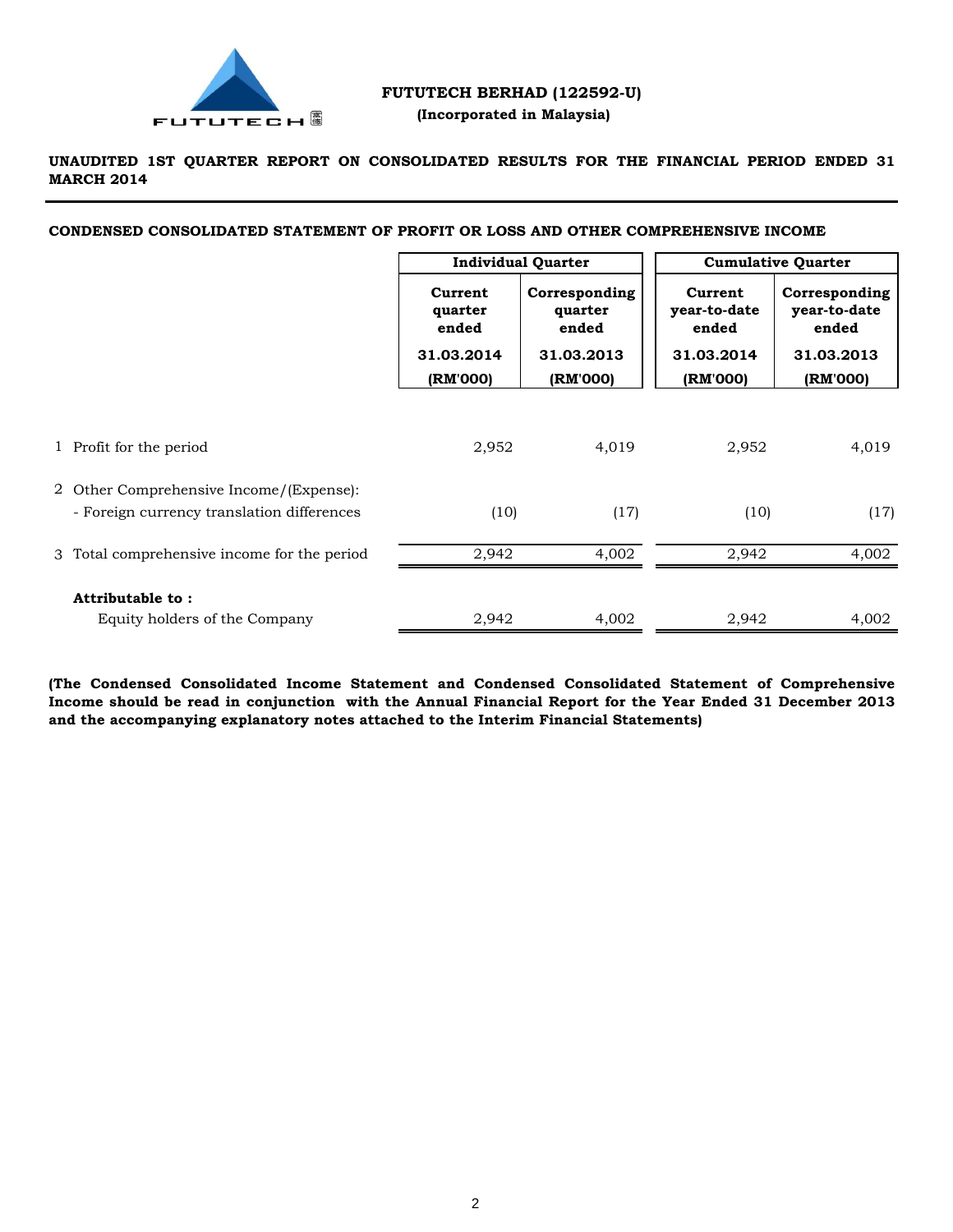

### **UNAUDITED 1ST QUARTER REPORT ON CONSOLIDATED RESULTS FOR THE FINANCIAL PERIOD ENDED 31 MARCH 2014**

### **CONDENSED CONSOLIDATED STATEMENT OF FINANCIAL POSITION**

|                                                      | As at<br>31.03.2014<br>(RM'000)<br>(UNAUDITED) | As at<br>31.12.2013<br>(RM'000)<br>(AUDITED) |
|------------------------------------------------------|------------------------------------------------|----------------------------------------------|
| <b>ASSETS</b>                                        |                                                |                                              |
| <b>Non Current Assets</b>                            |                                                |                                              |
| Property, Plant and Equipment                        | 7,299                                          | 6,721                                        |
| Other Investments                                    | 43                                             | 43                                           |
| Intangible Assets                                    | 34                                             | 37                                           |
| <b>Trade Debtors</b>                                 | 7,667                                          | 7,667                                        |
| Deferred tax assets                                  | 344                                            | 334                                          |
|                                                      | 15,387                                         | 14,802                                       |
| <b>Current Assets</b>                                |                                                |                                              |
| Inventories                                          | 3,607                                          | 2,769                                        |
| <b>Trade Debtors</b>                                 | 12,655                                         | 10,036                                       |
| Property Development Costs                           | 27,353                                         | 10,607                                       |
| Other Debtors, Deposits and Prepayments              | 14,387                                         | 9,960                                        |
| Tax Recoverables                                     | 189                                            | 707                                          |
| Cash and Bank Balances                               | 32,844                                         | 59,114                                       |
|                                                      | 91,035                                         | 93,193                                       |
| <b>TOTAL ASSETS</b>                                  | 106,422                                        | 107,995                                      |
| <b>EQUITY AND LIABILITIES</b>                        |                                                |                                              |
| Equity Attributable to Equity Holders of the Company |                                                |                                              |
| Share Capital                                        | 45,369                                         | 45,369                                       |
| Other Reserves                                       | 297                                            | 307                                          |
| <b>Accumulated Profit</b>                            | 38,676                                         | 35,724                                       |
|                                                      | 84,342                                         | 81,400                                       |
|                                                      |                                                |                                              |
| <b>Non Current Liabilities</b>                       |                                                |                                              |
| Trade Payables                                       | 4,851                                          | 4,155                                        |
| Deferred tax liabilities                             | 407                                            | 368                                          |
| Other Payables                                       | 5,258                                          | 4,523                                        |
|                                                      |                                                |                                              |
| <b>Current Liabilities</b>                           |                                                |                                              |
| <b>Trade Payables</b>                                | 8,077                                          | 8,060                                        |
| Other Payables, Accruals and Liabilities             | 8,505                                          | 14,012                                       |
| Provision for Taxation                               | 240                                            |                                              |
|                                                      | 16,822                                         | 22,072                                       |
| <b>Total Liabilities</b>                             | 22,080                                         | 26,595                                       |
| TOTAL EQUITY AND LIABILITIES                         | 106,422                                        | 107,995                                      |

Net Assets Per Share (based on ordinary shares of RM0.50 each) (RM)

**(The Condensed Consolidated Statement of Financial Position should be read in conjunction with the Annual Financial Report for the Year Ended 31 December 2013 and the accompanying explanatory notes attached to the Interim Financial Statements)**

0.93 0.90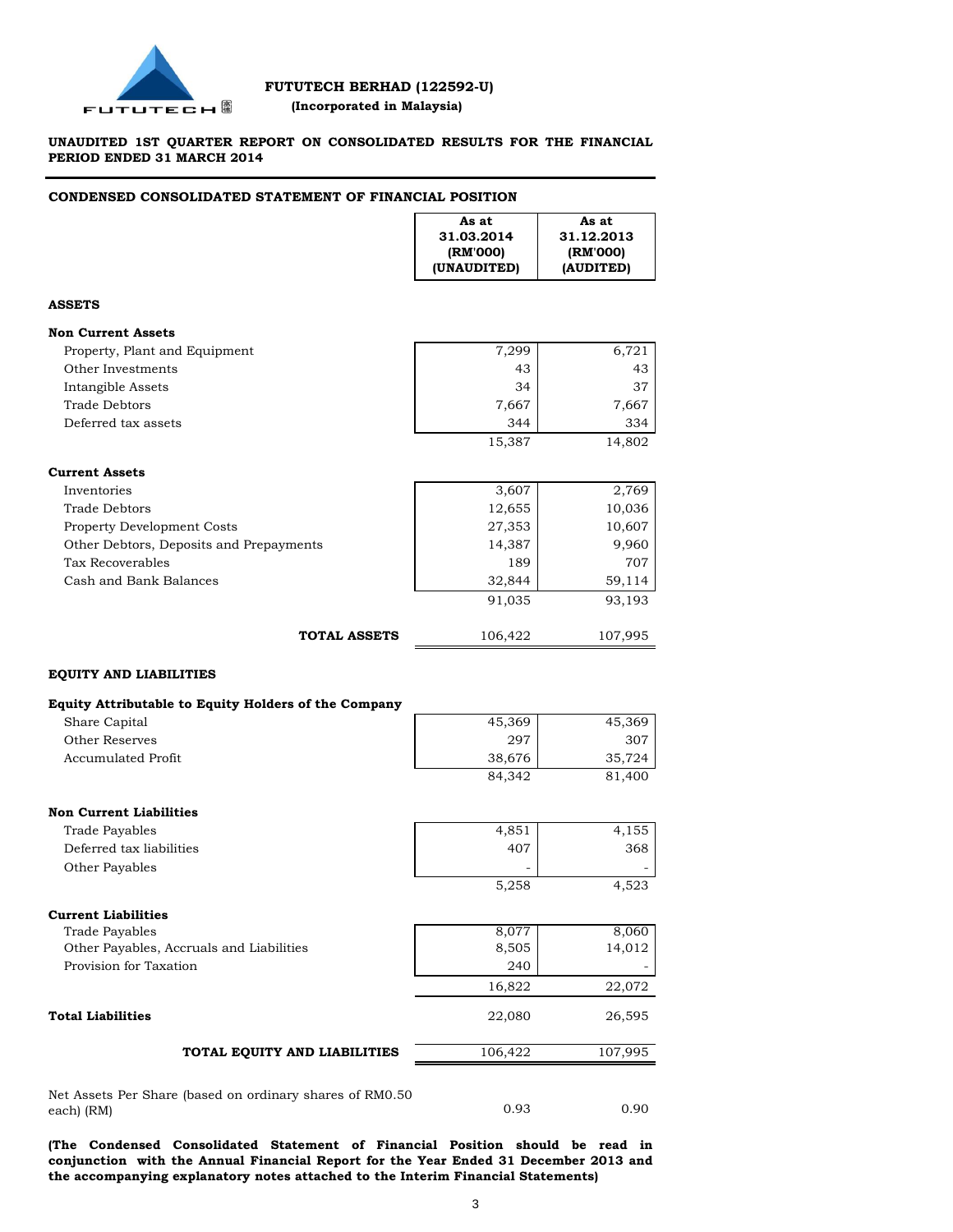

### **UNAUDITED 1ST QUARTER REPORT ON CONSOLIDATED RESULTS FOR THE FINANCIAL PERIOD ENDED 31 MARCH 2014**

## **CONDENSED CONSOLIDATED STATEMENTS OF CHANGES IN EQUITY**

|                                                      | Attributable to Equity Holders of the Company<br><------ Non-Distributable -------> |                                                  |                                                |                                      |
|------------------------------------------------------|-------------------------------------------------------------------------------------|--------------------------------------------------|------------------------------------------------|--------------------------------------|
|                                                      | <b>Share Capital</b><br><b>RM'000</b>                                               | <b>Other</b><br><b>Reserves</b><br><b>RM'000</b> | Accumulated<br><b>Profits</b><br><b>RM'000</b> | <b>Total Equity</b><br><b>RM'000</b> |
| <b>3 MONTHS PERIOD ENDED 31</b><br><b>MARCH 2014</b> |                                                                                     |                                                  |                                                |                                      |
| Balance as at 1 January 2014                         | 45,369                                                                              | 307                                              | 35,724                                         | 81,400                               |
| Total Comprehensive Income for the<br>period         |                                                                                     | (10)                                             | 2,952                                          | 2,942                                |
| Balance as at 31 March 2014                          | 45,369                                                                              | 297                                              | 38,676                                         | 84,342                               |
| <b>3 MONTHS PERIOD ENDED 31</b><br><b>MARCH 2013</b> |                                                                                     |                                                  |                                                |                                      |
| Balance as at 1 January 2013                         | 45,369                                                                              | 311                                              | 26,951                                         | 72,631                               |
| Total Comprehensive Income for the<br>period         |                                                                                     | (17)                                             | 4,019                                          | 4,002                                |
| Balance as at 31 March 2013                          | 45,369                                                                              | 294                                              | 30,970                                         | 76,633                               |

**(The Condensed Consolidated Statements of Changes in Equity should be read in conjunction with the Annual Financial Report for the Year Ended 31 December 2013 and the accompanying explanatory notes attached to the Interim Financial Statements)**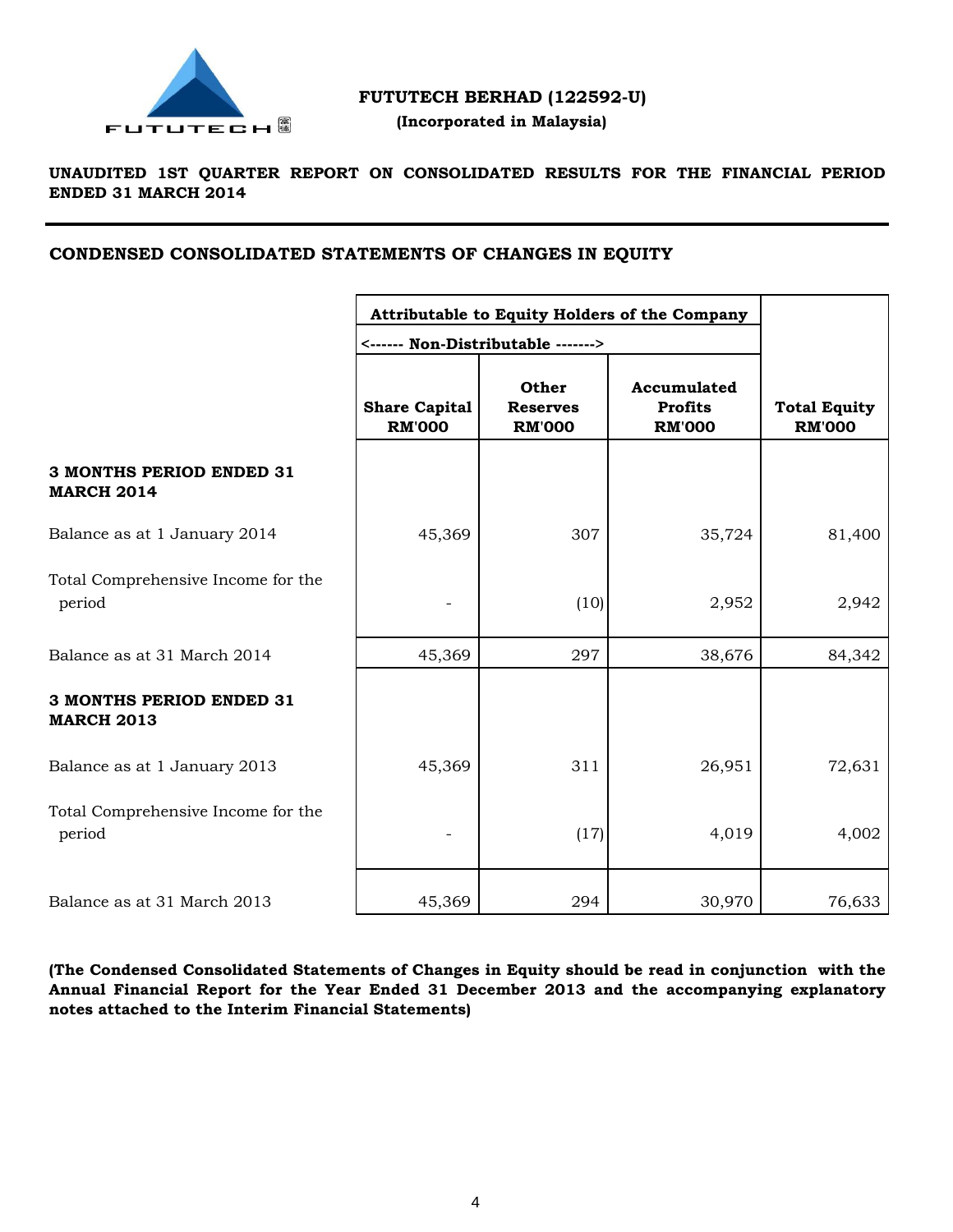

# **FUTUTECH BERHAD (122592-U)**

## **(Incorporated in Malaysia)**

**UNAUDITED 1ST QUARTER REPORT ON CONSOLIDATED RESULTS FOR THE FINANCIAL PERIOD ENDED 31 MARCH 2014**

### **CONDENSED CONSOLIDATED CASHFLOW STATEMENT**

|                                                                 | Current<br>year-to-date<br>ended<br>31.03.2014 | Corresponding<br>year-to-date<br>ended<br>31.03.2013 |
|-----------------------------------------------------------------|------------------------------------------------|------------------------------------------------------|
|                                                                 | (RM'000)                                       | (RM'000)                                             |
| CASH FLOWS FROM OPERATING ACTIVITIES                            |                                                |                                                      |
| Profit before tax                                               | 4,009                                          | 5,227                                                |
| Adjustment for:                                                 |                                                |                                                      |
| Amortisation and depreciation of property, plant and equipments | 249                                            | 262                                                  |
| Non-cash items                                                  | (396)                                          | (338)                                                |
| Operating Profit Before Working Capital Changes                 | 3,862                                          | 5,151                                                |
| Changes in working capital :                                    |                                                |                                                      |
| Net change in operating assets                                  | (20, 479)                                      | 5,309                                                |
| Net change in operating liabilities                             | (9,076)                                        | (7,006)                                              |
| Net Cash (Used in)/Generated From Operations                    | (25, 693)                                      | 3,454                                                |
| Income tax paid                                                 | (373)                                          | (99)                                                 |
| Income tax refunded                                             | 102                                            | 110                                                  |
| Interest received                                               | 527                                            | 341                                                  |
| Net Cash (Used in)/Generated From Operating Activities          | (25, 437)                                      | 3,806                                                |
| CASH FLOW FROM INVESTING ACTIVITY                               |                                                |                                                      |
| Acquisition of property, plant and equipments                   | (823)                                          | (108)                                                |
| Net Cash Used In Investing Activity                             | (823)                                          | (108)                                                |
| CASH FLOW FROM FINANCING ACTIVITY                               |                                                |                                                      |
| NET (DECREASE)/INCREASE IN CASH AND CASH EQUIVALENTS            | (26, 260)                                      | 3,698                                                |
| <b>EFFECT OF EXCHANGE RATE CHANGES</b>                          | (10)                                           | (17)                                                 |
| CASH AND CASH EQUIVALENTS AT BEGINNING OF PERIOD                | 59,114                                         | 60,759                                               |
| CASH AND CASH EQUIVALENTS AT END OF PERIOD                      | 32,844                                         | 64,440                                               |

**(The Condensed Consolidated Cashflow Statements should be read in conjunction with the Annual Financial Report for the Year Ended 31 December 2013 and the accompanying explanatory notes attached to the Interim Financial Statements)**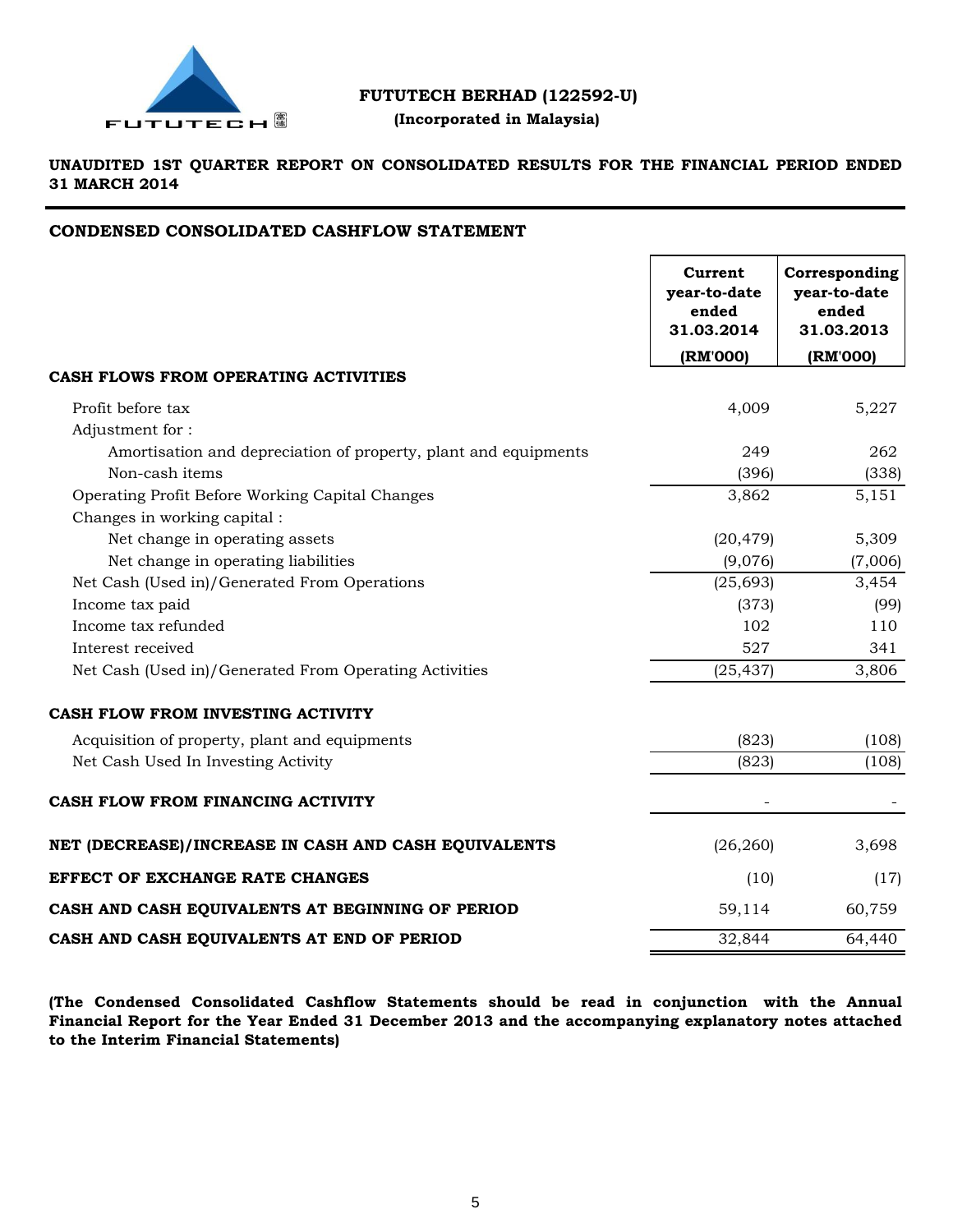

### **UNAUDITED 1ST QUARTER REPORT ON CONSOLIDATED RESULTS FOR THE FINANCIAL PERIOD ENDED 31 MARCH 2014**

### **INFORMATION REQUIRED BY MALAYSIAN FINANCIAL REPORTING STANDARD (MFRS) 134**

### **A1. Corporate Information**

Fututech Berhad is a public limited company incorporated and domiciled in Malaysia, and is listed on the Bursa Malaysia Securities Berhad. The registered office is located at 802, 8th Floor, Block C, Kelana Square, 17 Jalan SS7/26, 47301 Petaling Jaya, Selangor. The principal place of business is located at No.1 (2nd Floor) Bangunan One Wangsa, Jalan Wangsa Permai, Taman Wangsa Permai, 52200 Kuala Lumpur.

### **A2. Malaysian Financial Reporting Standards ("MFRS")**

These condensed consolidated interim financial statements, for the period ended 31 March 2014, have been prepared in accordance with MFRS 134, Interim Financial Reporting and paragraph 9.22 of the Listing Requirements of Bursa Malaysia Securities Berhad. These condensed consolidated interim financial statements also comply with IAS 34 Interim Financial Reporting issued by the International Accounting Standard Board.

These condensed consolidated interim financial statements have been prepared by applying accounting policies and method of computation consistent with those used in the preparation of the audited financial statements of the Group as at 31 December 2013, except for the adoption of the following new and revised Standards and Amendments.

| Description                                                                                                                        | Effective for annual period<br>beginning on or after |
|------------------------------------------------------------------------------------------------------------------------------------|------------------------------------------------------|
| MFRS 132 Financial Instruments: Presentation (Amendments)<br>relating to Offsetting Financial Assets and Financial<br>Liabilities) | 1st January, 2014                                    |
| MFRS 136 Impairment of Assets (Amendments relating to<br>Recoverable Amount Disclosures for Non-Financial<br>Assets)               | 1st January, 2014                                    |
| MFRS 139 Financial Instruments: Recognition and Measurement<br>(Novation of Derivatives and Continuation of Hedge<br>Accounting    | 1st January, 2014                                    |
| Amendments to MFRS 10, MFRS 12 and MFRS 127                                                                                        | 1st January, 2014                                    |
| Amendments to MFRS 10, MFRS 12 and MFRS 127 relating to<br>Investment Entities                                                     | 1st January, 2014                                    |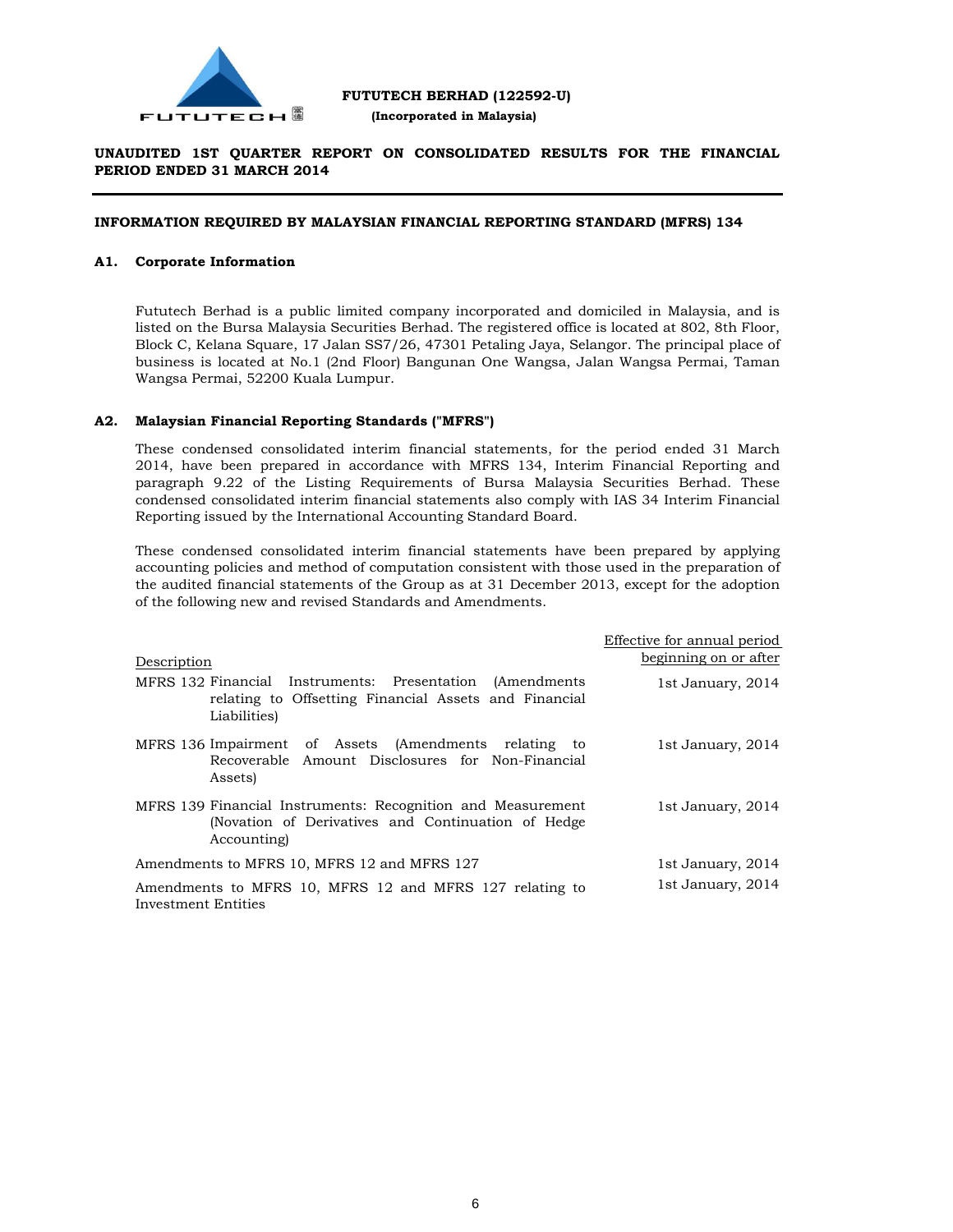

### **UNAUDITED 1ST QUARTER REPORT ON CONSOLIDATED RESULTS FOR THE FINANCIAL PERIOD ENDED 31 MARCH 2014**

#### **A2. Malaysian Financial Reporting Standards ("MFRS") (cont'd)**

The adoption of abovementioned Standards and Amendments will have no material impact to the financial statements of the Group and of the Company excepts for more extensive disclosures in the financial statements.

### **A3. Audit Report**

The audited financial statements for the preceding financial year ended 31 December 2013 were not subject to any qualification.

### **A4. Seasonal or Cyclical Factors**

The principal business operations of the Group are not significantly affected by any seasonal or cyclical factors.

### **A5. Unusual Items**

There were no unusual items in the current quarter under review that affecting the assets, liabilities, equity, net income or cashflow of the Group.

#### **A6. Changes in Estimates**

There were no significant changes in estimates that have a material effect to the current quarter under review.

### **A7. Debt and Equity Securities**

There were no other issuance or repayment of debt and equity securities, share buy-backs, share cancellations, shares held as treasury shares and resale of treasury shares by the Group during the financial period.

#### **A8. Dividends Paid**

No dividend has been paid during the current quarter under review.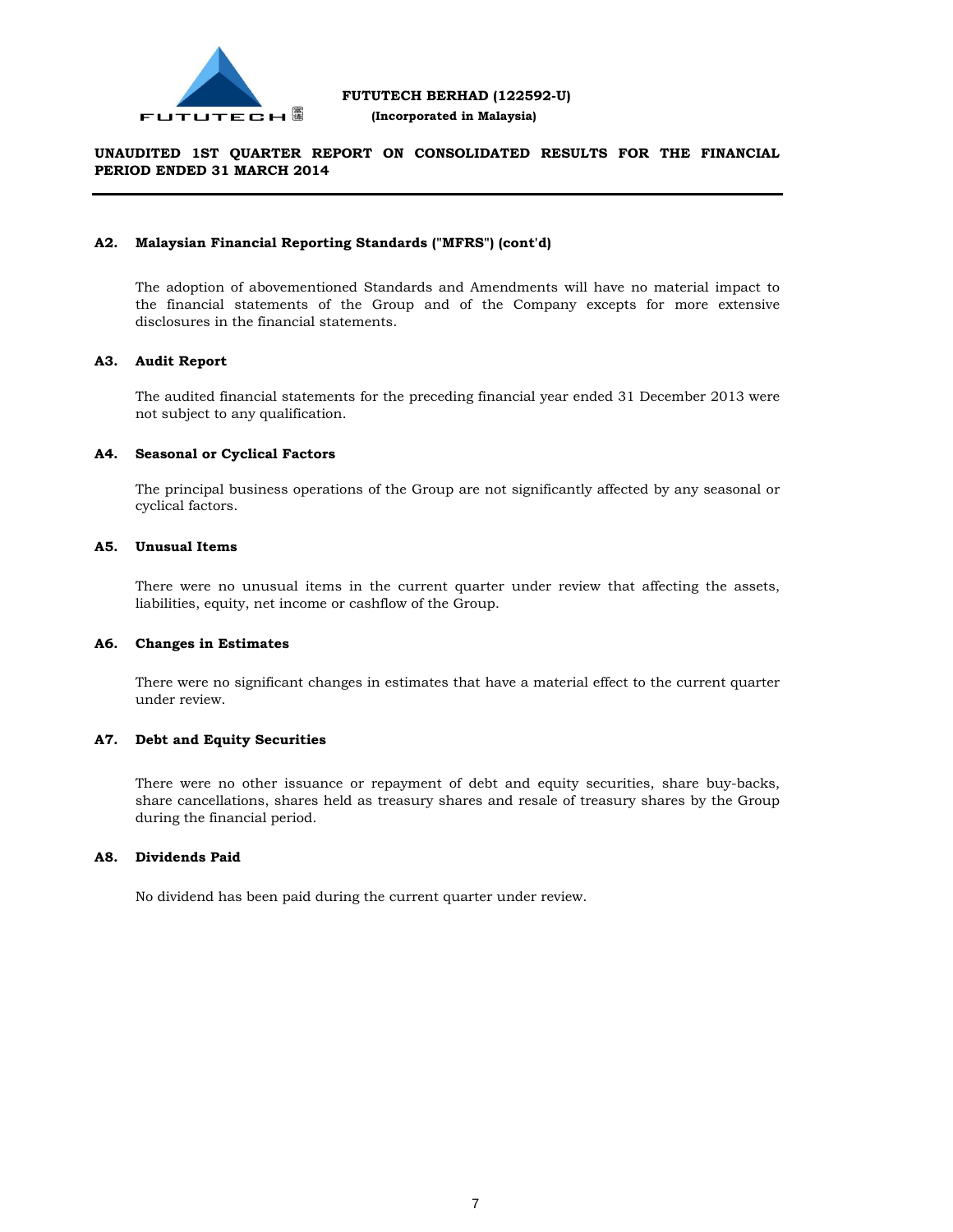

### **A9. Segmental Information**

L.

#### **FOR THE FINANCIAL PERIOD ENDED 31 MARCH 2014**

|                          |                          |                           | Property                 |                           |                         |                   |
|--------------------------|--------------------------|---------------------------|--------------------------|---------------------------|-------------------------|-------------------|
|                          | Construction<br>(RM'000) | Manufacturing<br>(RM'000) | Development<br>(RM'000)  | <b>Others</b><br>(RM'000) | Elimination<br>(RM'000) | Total<br>(RM'000) |
|                          |                          |                           |                          |                           |                         |                   |
| External Revenue         | 11,398                   | 59                        | $\overline{\phantom{a}}$ | $\overline{\phantom{a}}$  |                         | 11,457            |
| Inter Segment Revenue    | 4,377                    | 1.603                     | -                        | $\overline{\phantom{a}}$  | (5,980)                 |                   |
|                          | 15,775                   | 1,662                     | ۰                        | ٠                         | (5,980)                 | 11,457            |
| <b>RESULTS</b>           |                          |                           |                          |                           |                         |                   |
| Segmental Results        | 3,455                    | (368)                     | (3)                      | (113)                     | (19)                    | 2,952             |
| <b>OTHER INFORMATION</b> |                          |                           |                          |                           |                         |                   |
| Segmental Assets         | 55,039                   | 84,893                    | 27,484                   | 35,617                    | (96, 611)               | 106,422           |
| Segmental Liabilities    | 50,395                   | 60,778                    | 27,005                   | 41,797                    | (157, 895)              | 22,080            |

### **FOR THE FINANCIAL PERIOD ENDED 31 MARCH 2013**

|                                     | Construction<br>(RM'000) | Manufacturing<br>(RM'000) | Property<br>Development<br>(RM'000) | <b>Others</b><br>(RM'000) | Elimination<br>(RM'000)  | Total<br>(RM'000)        |
|-------------------------------------|--------------------------|---------------------------|-------------------------------------|---------------------------|--------------------------|--------------------------|
| External Revenue                    | 13,760                   | 527                       | ٠                                   | -                         | ٠                        | 14,287                   |
| Inter Segment Revenue               | 15,367                   | 1,470                     | -                                   | -                         | (16, 837)                | $\overline{\phantom{a}}$ |
|                                     | 29,127                   | 1,997                     | ٠                                   | ٠                         | (16, 837)                | 14,287                   |
| <b>RESULTS</b><br>Segmental Results | 4,438                    | (278)                     | $\overline{\phantom{a}}$            | (141)                     | $\overline{\phantom{a}}$ | 4,019                    |
| <b>OTHER INFORMATION</b>            |                          |                           |                                     |                           |                          |                          |
| Segmental Assets                    | 74,999                   | 105,117                   | 2,512                               | 45,823                    | (99, 317)                | 129,134                  |
| Segmental Liabilities               | 110,547                  | 59,359                    | ٠                                   | 43.349                    | (160, 754)               | 52,501                   |

As the business of the Group is engaged entirely in Malaysia, no reporting by geographical location of operation is presented.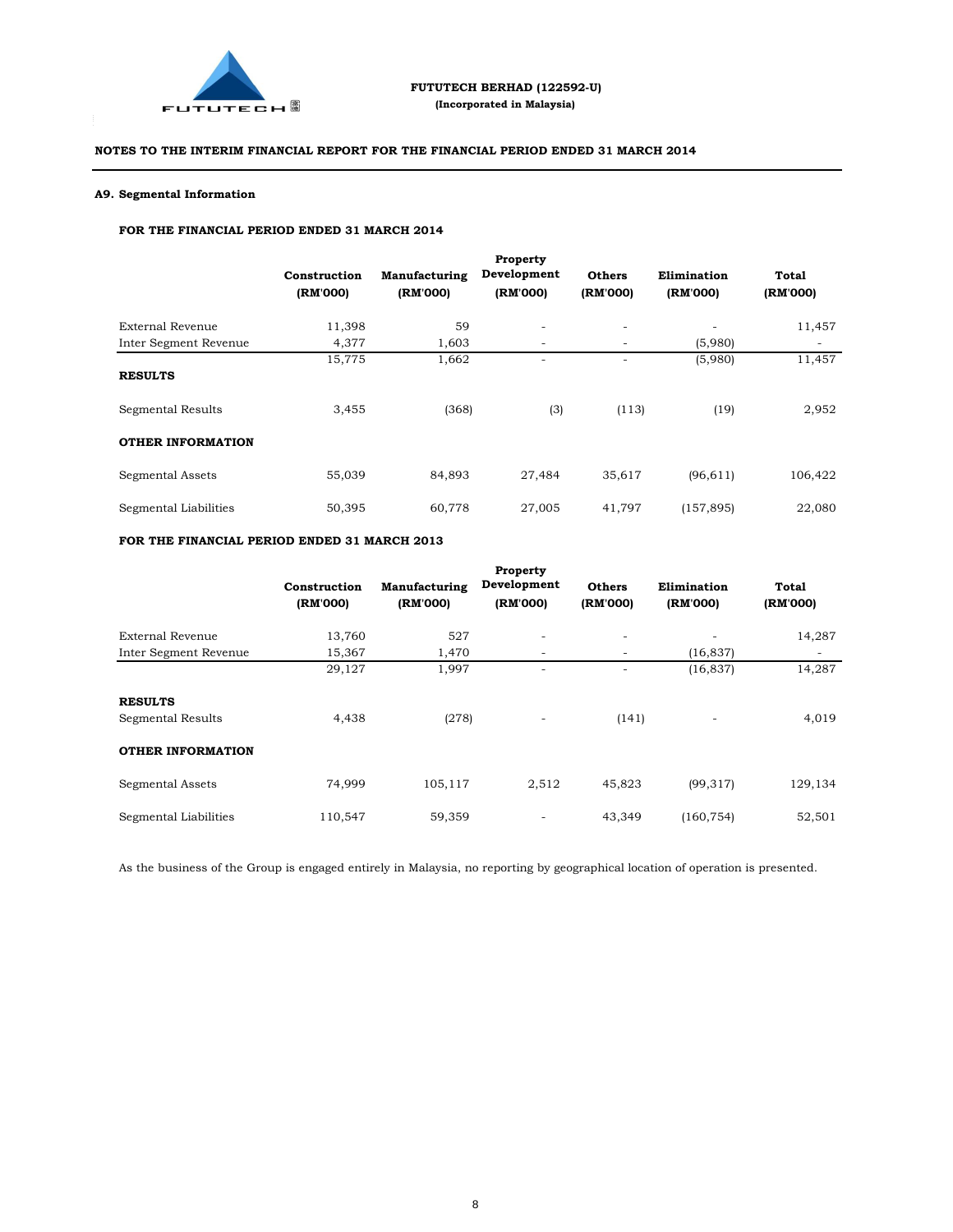

#### **A9. Segmental Information (contd.)**

L.

For management purposes, the Group is organised into business units based on their products and services, and has three (4) reportable operating segments as follow:

(i) Construction - Supply and installation of aluminium and glazing works, stone works, interior fixtures, fittings, lightings, cabinetry and related products, provision of contract workmanship and general building works and related services.

(ii) Manufacturing - Manufacture, assemble, installation and sale of light fittings, furniture, kitchen cabinetry and related products.

(iii) Property Development - Development of residential or commercial properties.

(iv) Others - Investment holding, properties development and dormant companies.

#### **Segment performance for the financial period ended 31 March 2014 as compared to corresponding preceding period ended 31 March 2013**

#### **(i) Construction**

The construction segment recorded a revenue of RM11.40 million for the current quarter under review as compared to the corresponding preceding financial quarter of RM13.76 million. Slight decrease in revenue recognised in current financial quarter was mainly due to on going projects were just started to accelerate their momentum since the end of previous financial year. This is compared to the corresponding preceding financial quarter where heavier construction activities being carried out in achieving the target completion date of most of the projects. Segmental profit decreased from RM4.44 million in the corresponding preceding financial quarter to segmental profit of RM3.46 million for the current quarter, representing a decrease of RM0.98 million.

#### **(ii) Manufacturing**

Manufacturing segment recorded a revenue of RM59 thousand for the current financial quarter as compared to the corresponding preceding quarter of RM527 thousand. The decrease in revenue had lead to the decrease in segmental result from a loss of RM278 thousand in the corresponding preceding financial quarter to a loss of RM368 thousand in the current financial quarter. The inter-segment revenue was derived from progressive revenue of manufacturing of kitchen cabinetry and related products to inter-company for construction purpose. These have been eliminated at the group level.

#### **(iii) Property Development**

Segmental loss of RM3 thousand being the operating expenses incurred during the financial quarter which were not eligible to be capitalised as property development cost in the statement of financial position.

#### **(iv) Others**

Others refer to investment holding and dormant companies. Segmental loss of RM113 thousand being the operating expenses incurred during the financial quarter.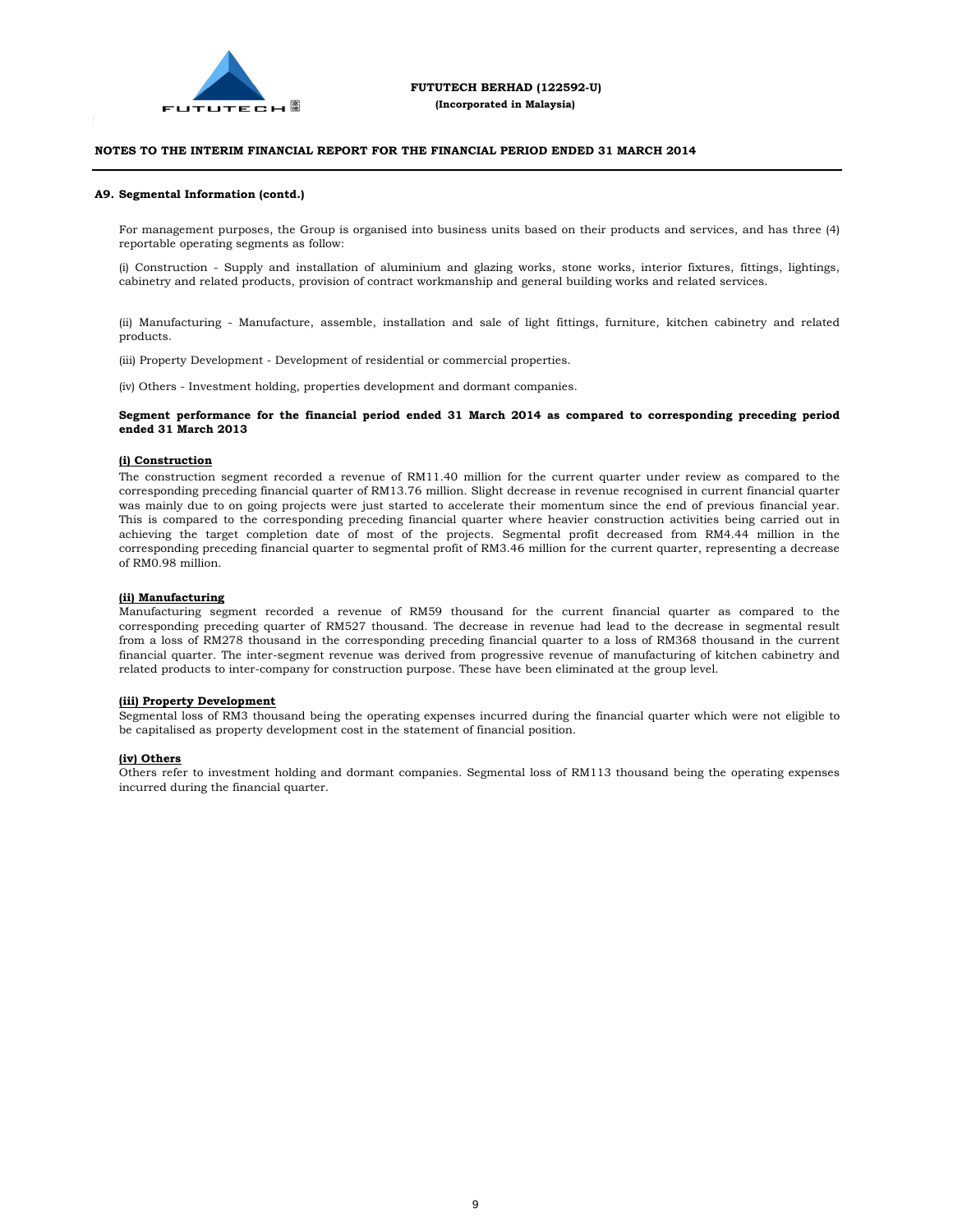

#### **A10. Profit Before Tax**

|                                                                | Individual     | Cumulative<br><b>Quarter</b><br>31.03.2014 |  |
|----------------------------------------------------------------|----------------|--------------------------------------------|--|
|                                                                | <b>Quarter</b> |                                            |  |
|                                                                | 31.03.2014     |                                            |  |
|                                                                | (RM'000)       | (RM'000)                                   |  |
| Amortisation and depreciation of property, plant and equipment | 249            | 249                                        |  |
| Interest income                                                | 527            | 527                                        |  |
| Realised foreign exchange (gain)/loss                          | ٠              |                                            |  |

Other than the above items, there were no exceptional items that affecting the assets, liabilities, equity, net income or cashflow of the Group during the current quarter under review.

#### **A11. Subsequent Events**

As at the date of this report, there were no material events subsequent to the balance sheet date that affect the results of the Group for the financial period.

#### **A12. Changes in Composition of the Group**

There were no changes in the composition of the Group during the quarter under review.

#### **A13. Changes in Contingent Liabilities or Contingent Assets**

As at the date of this report, the Company has given corporate guarantees amounting to RM8.55 million for credit facilities granted to certain subsidiary companies or in lieu of performance bond requested by client.

Other than as disclosed above, there were no other changes in the contingent liabilities or assets since the last financial year ended 31 December 2013.

#### **A14. Capital Commitments**

As at the date of this report, the Group has no material capital commitments.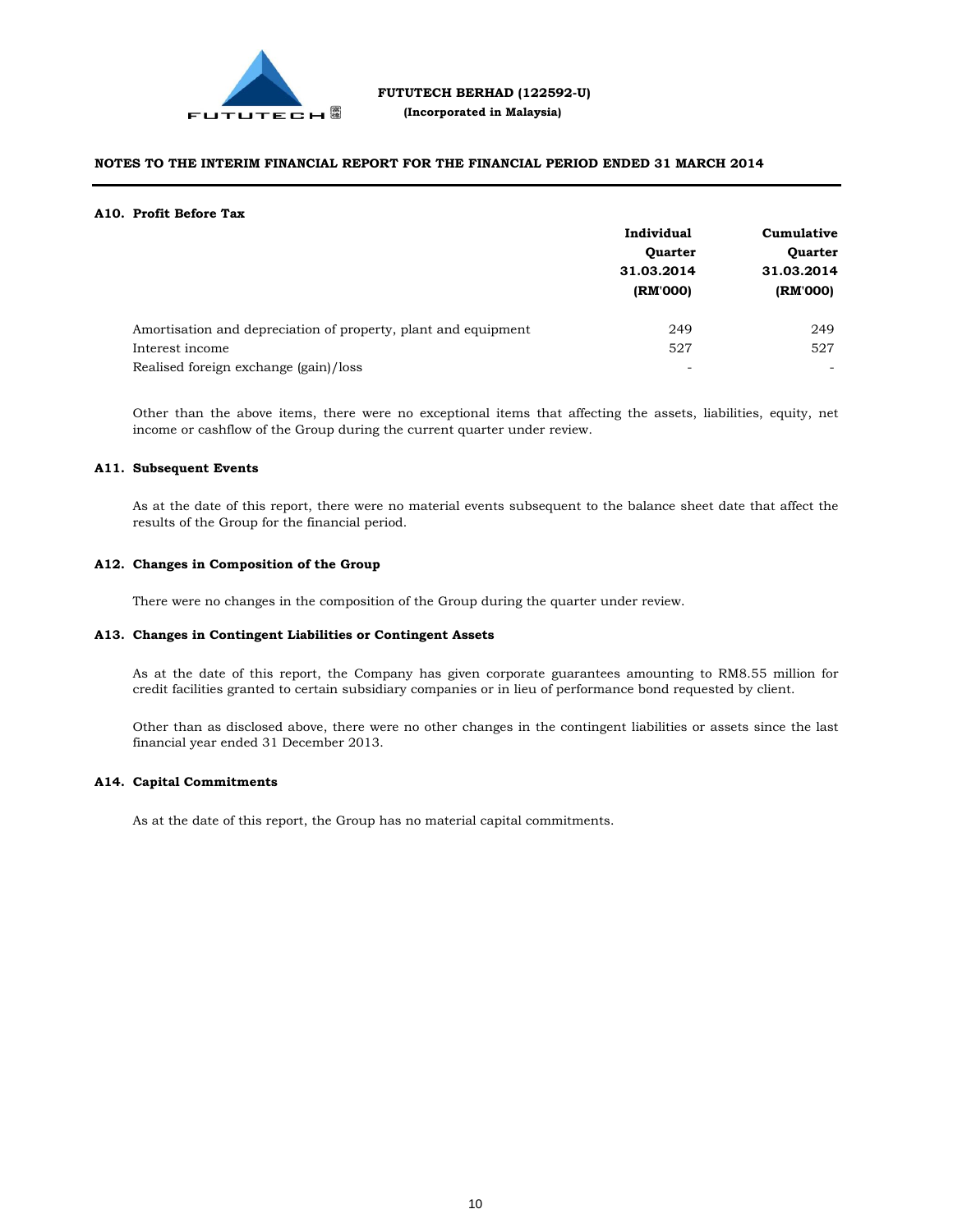

#### **ADDITIONAL INFORMATION REQUIRED BY THE LISTING REQUIREMENTS OF BURSA SECURITIES**

#### **B1. Review of Performance**

For the current individual quarter under review, the Group recorded a revenue of RM11.46 million as compared to the corresponding preceding year individual quarter of RM14.29 million. Coupled with the decrease in revenue, Profit Before Tax ("PBT") of current quarter ended 31 March 2014 was RM4.01 million, representing a decrease of RM1.22 million from its corresponding preceding year individual quarter ended 31 March 2013 of RM5.23 million. Lower margin works from on-going projects and increase in administrative and staff related costs, had amongst others, lead to the overall decrease in PBT of the current financial period.

#### **B2. Change in Results of Current Quarter Compared to Preceding Quarter**

|                   | Current              | Preceding            |  |
|-------------------|----------------------|----------------------|--|
|                   | <b>Ouarter ended</b> | <b>Ouarter ended</b> |  |
|                   | 31.03.2014           | 31.12.2013           |  |
|                   | (RM'000)             | (RM'000)             |  |
|                   | 11,457               | 10,551               |  |
| Revenue           | 4,009                | 3,429                |  |
| Profit before tax |                      |                      |  |

For the current quarter under review, the Group recorded a revenue and PBT of RM11.45 million and RM4.01 million respectively as compared to RM10.55 million and RM3.43 million respectively in its immediate preceding quarter. Revenue and PBT have increased marginally in current quarter under review as on going projects have started to accelerate their momentum.

#### **B3. Current Year Prospects**

With the completion and nearing completion of many previous construction projects in year 2012/2013, the Group will focus its main activities on property development this year. The Group is targeting to launch it's maiden project in the second half of this year and will continue to grow its construction segment while exploring new opportunities to diversify its business prospects.

Barring any unforeseen circumstances, the Group is positive and cautiously optimistic of its overall business performance going forward.

#### **B4. Profit Forecast**

There were no profit forecast prepared or profit guarantee made by the Group.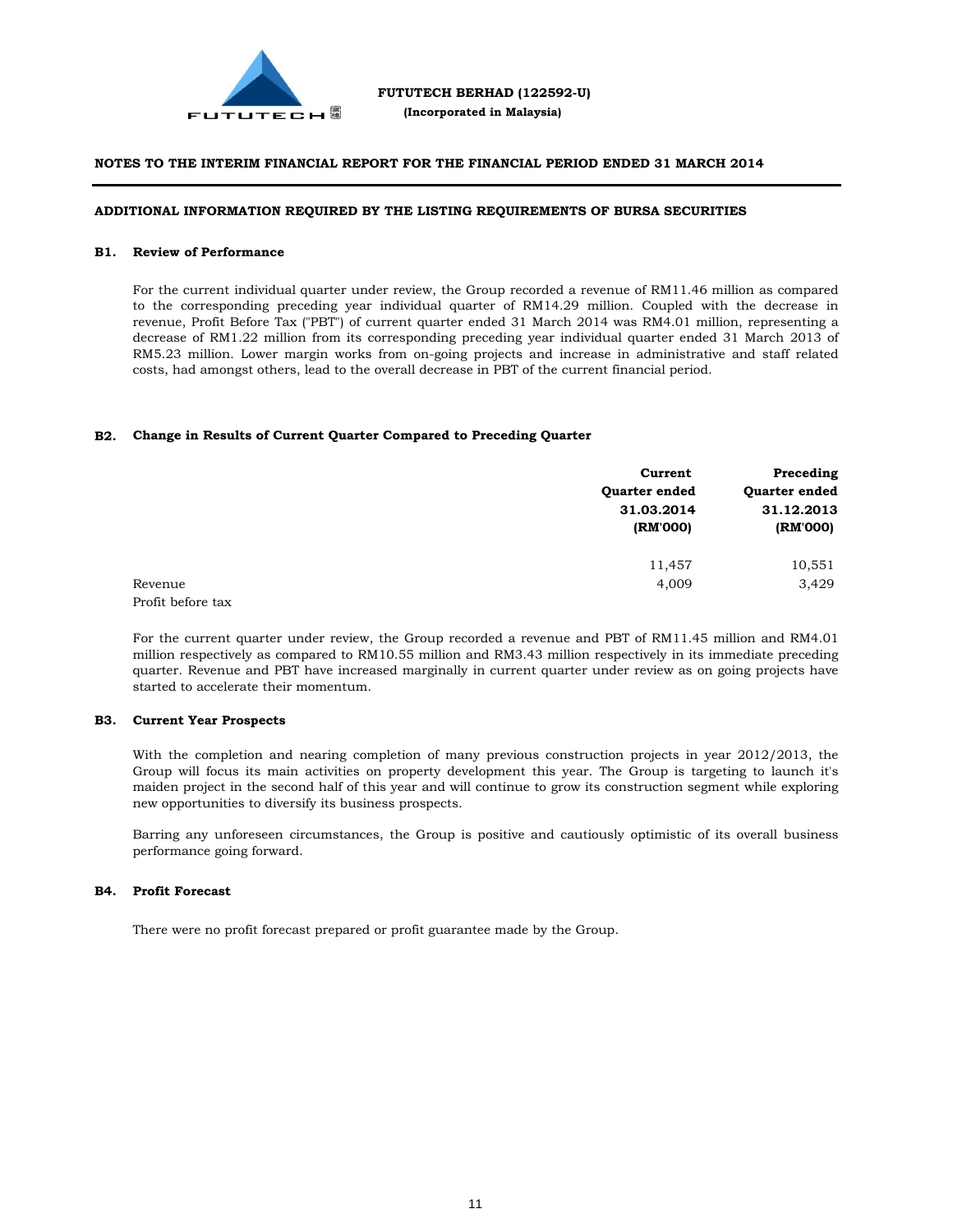

#### **B5. Taxation**

|                                | Individual<br>Quarter<br>31.03.2014<br>(RM'000) | Cumulative<br>Quarter<br>31.03.2014<br>(RM'000) |
|--------------------------------|-------------------------------------------------|-------------------------------------------------|
| Malaysia income tax            |                                                 |                                                 |
| - current year                 | 1,028                                           | 1,028                                           |
| - in respect of previous years |                                                 |                                                 |
|                                | 1,028                                           | 1,028                                           |
| Deferred tax                   |                                                 |                                                 |
| - current year                 | 35                                              | 35                                              |
| - in respect of previous years | (6)                                             | (6)                                             |
|                                | 1,057                                           | 1,057                                           |

The effective tax rate of the Group for income tax in the current financial period is higher than the statutory tax rate of 25% due mainly to certain expenses not deductible. Accumulated tax losses brought forward from previous years have been fully utilised in financial year 2012/2013.

#### **B6. Quoted Securities**

There were no quoted securities as at the financial period.

#### **B7 Group Borrowings and Debt Securities**

There were no borrowings and debts securities as at the financial period.

#### **B8. Status of Corporate Proposals announced**

There is no corporate proposal announced but not complete as at current quarter under review.

#### **B9. Changes in Material Litigation**

As at the date of this report, there were no pending material litigation for the Group.

#### **B10. Dividend**

No interim dividend has been declared for the current quarter under review.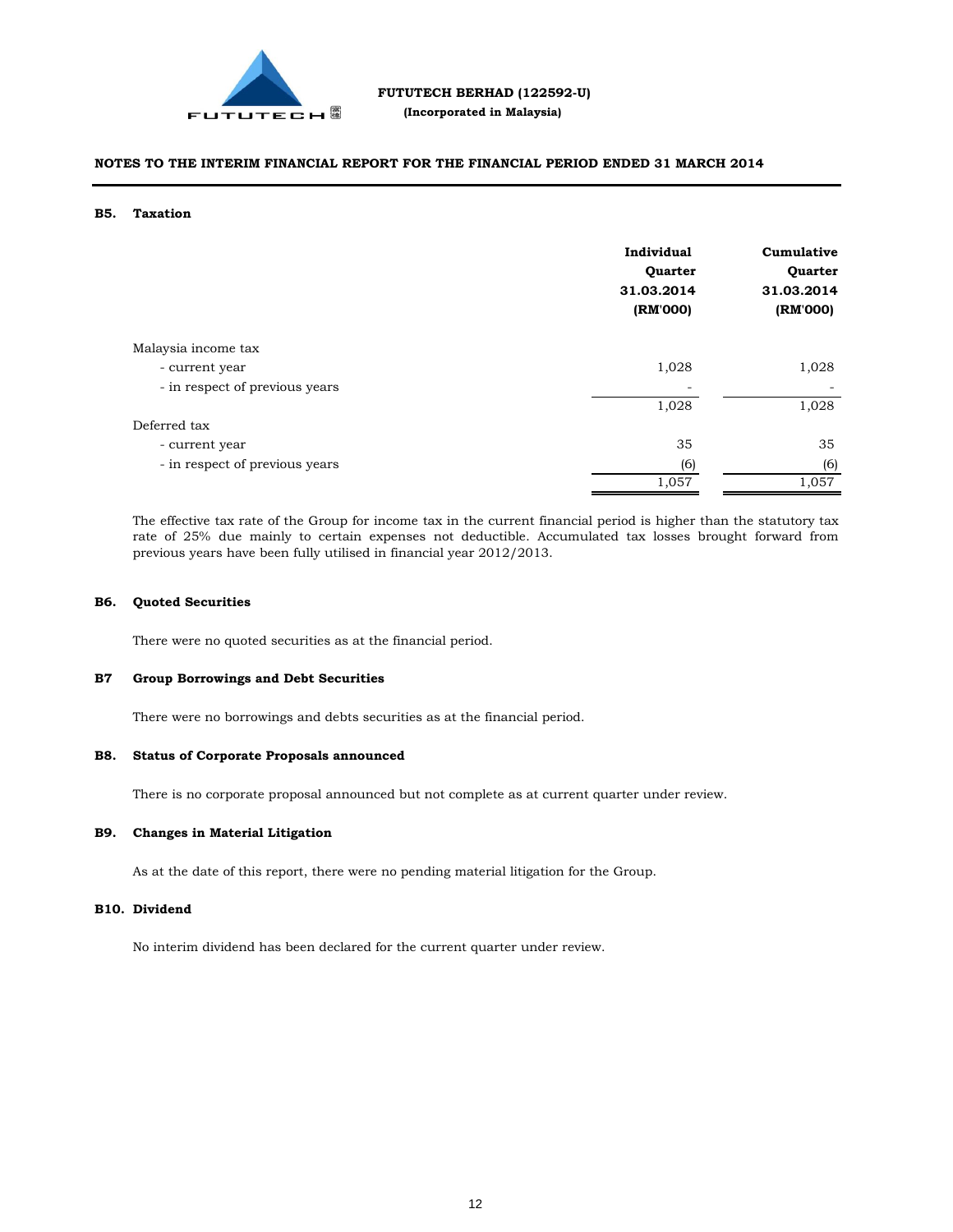

#### **B11. Derivatives and Fair Value Changes of Financial Liabilities**

- (a) There were no derivaties as at the current quarter under review.
- (b) There were no fair value gain/(loss) on fair value changes of financial liabilities for the current quarter under review.

### **B12. Sales of unquoted investments and/or properties**

There were no sales of unquoted investments and/or properties as at current quarter under review.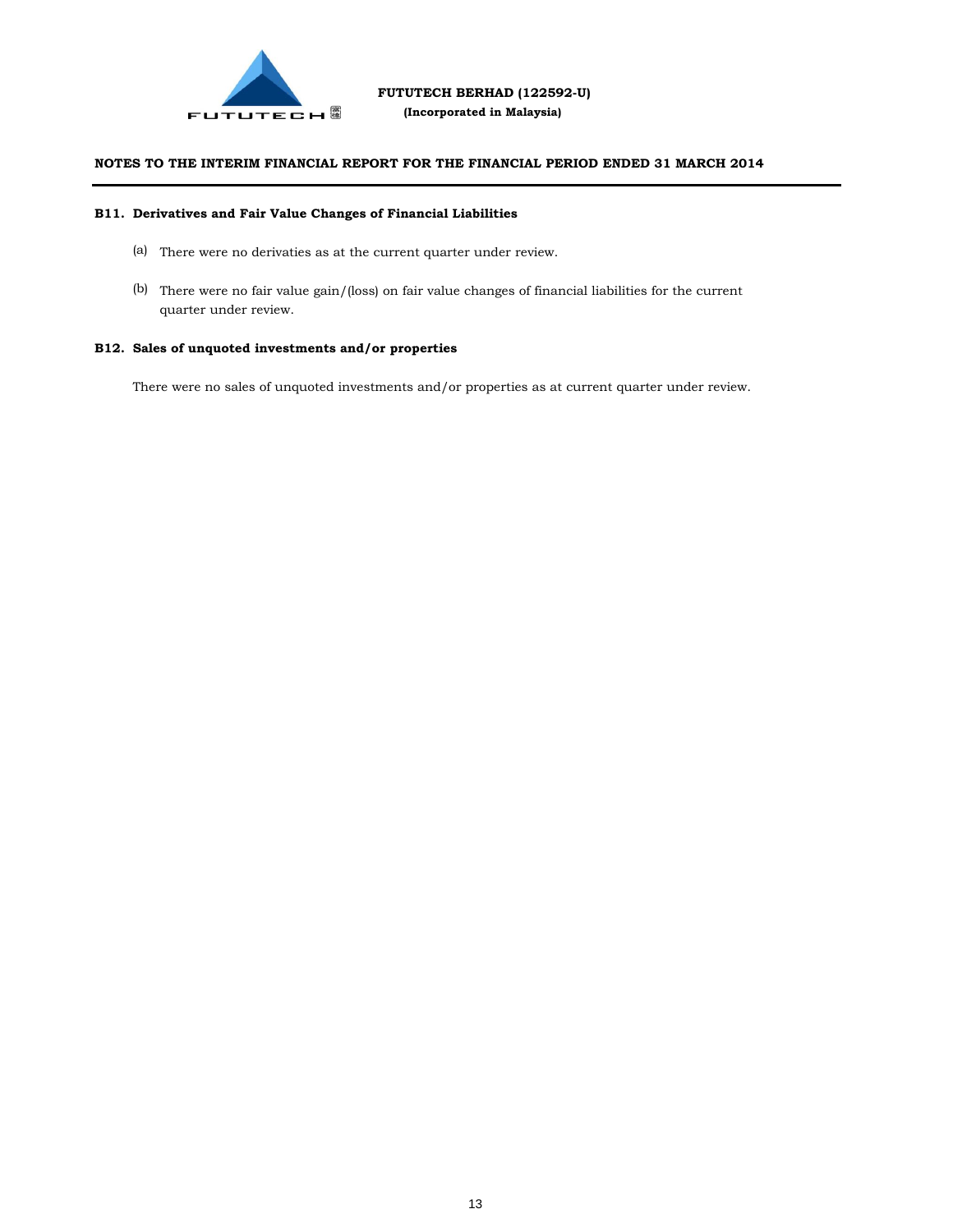

### **NOTES TO THE INTERIM FINANCIAL REPORT FOR THE FINANCIAL PERIOD ENDED 31 MARCH 2014**

#### **B13. Earnings Per Share**

|                                                                               | <b>Individual Quarter Ended</b> |            | <b>Cumulative Quarter Ended</b> |            |
|-------------------------------------------------------------------------------|---------------------------------|------------|---------------------------------|------------|
|                                                                               | 31.03.2014                      | 31.03.2013 | 31.03.2014                      | 31.03.2013 |
| <b>Earnings</b>                                                               |                                 |            |                                 |            |
| Profit attributable to equity holders of the Company<br>(RM'000)              | 2,952                           | 4,019      | 2,952                           | 4,019      |
| a) Basic                                                                      |                                 |            |                                 |            |
| Weighted average number of ordinary shares ('000)                             | 90,737                          | 90,737     | 90,737                          | 90,737     |
| Basic Profit per share attributable to equity holders<br>of the Company (Sen) | 3.25                            | 4.43       | 3.25                            | 4.43       |
| b) Diluted                                                                    |                                 |            |                                 |            |
| Weighted average number of ordinary shares<br>$(diluted)$ ('000)              | $N/A^*$                         | $N/A^*$    | $N/A^*$                         | $N/A^*$    |
| Fully diluted earnings / (losses) per share                                   |                                 |            |                                 |            |

 $N/A^*$   $N/A^*$   $N/A^*$   $N/A^*$   $N/A^*$ 

**\*** *Fully diluted EPS is not calculated as the impact is anti-dilutive*

**attributable to equity holders of the parent (Sen)**